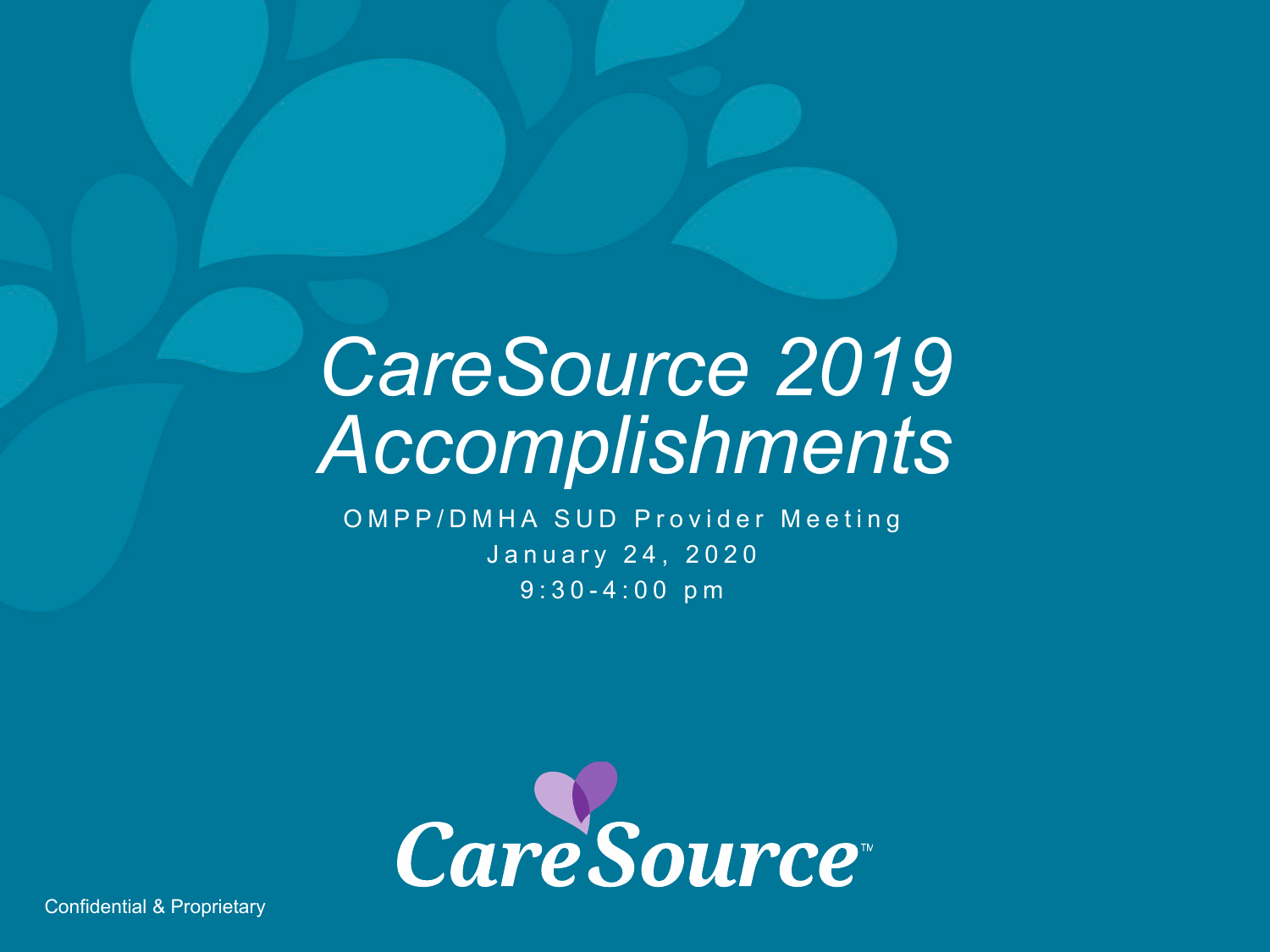# *CareSource Partnership*

- Partnership with Valle Vista as of May 2019
- Embedded a Transitions Coordination Specialist twice per week

Goals:

- 1. Improve care coordination for the member
- 2. Improve coordination and communication between CareSource and Valle Vista
- 3. Reduce readmissions

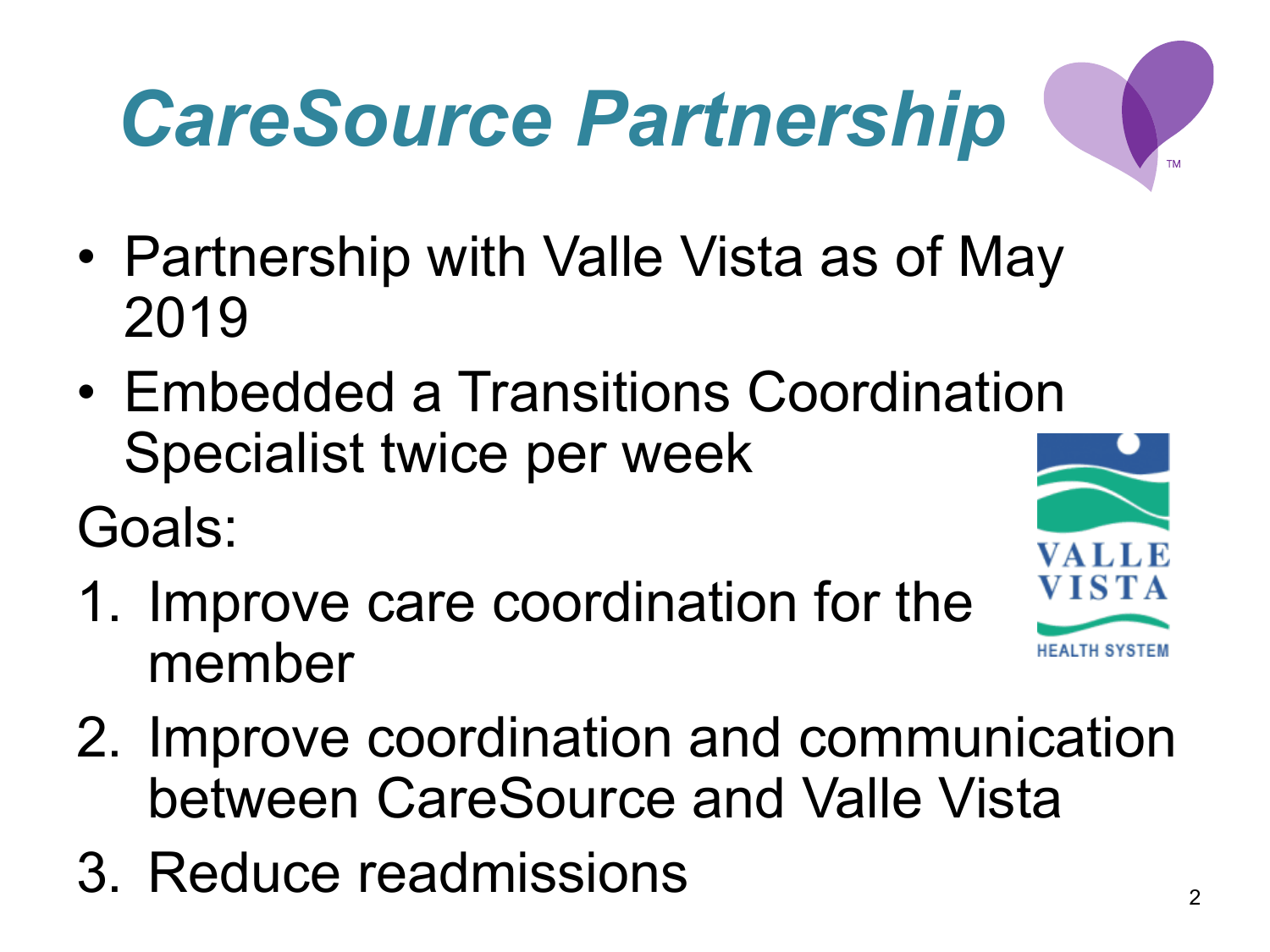## *Our Process*



- Transitions Coordination Specialist (TCS) reviews internal IMD on-demand report to determine member admissions prior to her arrival. This allows the TCS to prep before meeting with any members.
- TCS receives a CareSource census report from the Valle Vista Social Worker when she arrives.
- TCS meets with discharge nurse on the appropriate unit (SUD/MH) prior to meeting with the member
- TCS meets with the member in a private room and completes the Transitions Questionnaire (inpatient portion)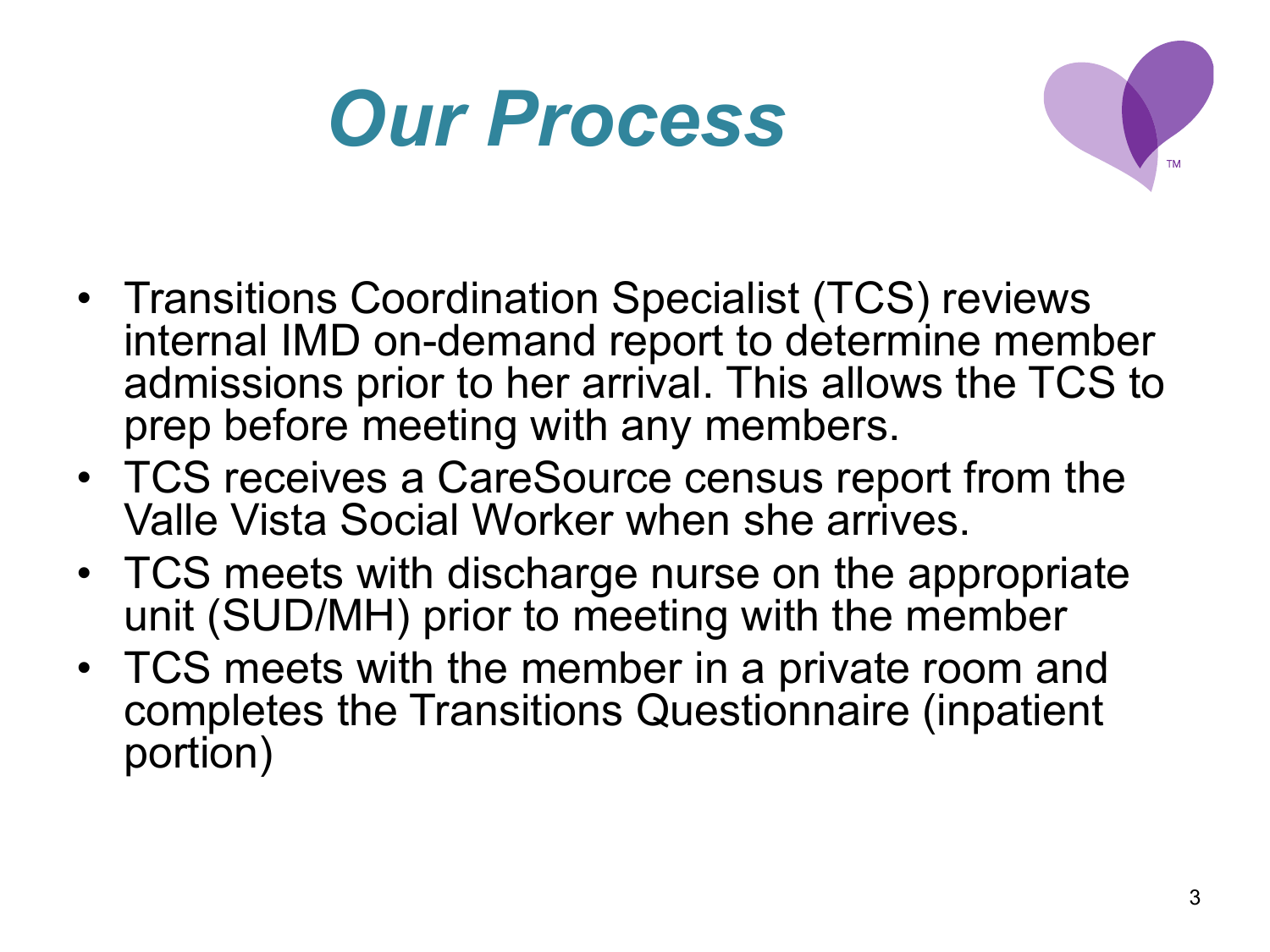### *Our Process*



During the face-to-face visit with the member, the TCS collects and assesses for the following:

- Member's current address
- Phone number
- Alternate phone number
- Discharge diagnosis
- Discharge medications
- Tentative discharge date
- Current OP behavioral health provider
- Follow-up appointments
- Assigned PMP
- Transportation barriers
- Reviews HHW and HIP benefits

The member is given a CareSource folder that includes: Consent/HIPAA Authorization Form, information on the Transitions of Care Program, CareSource Rewards, and a Care Coordination letter with the TCS name and contact information.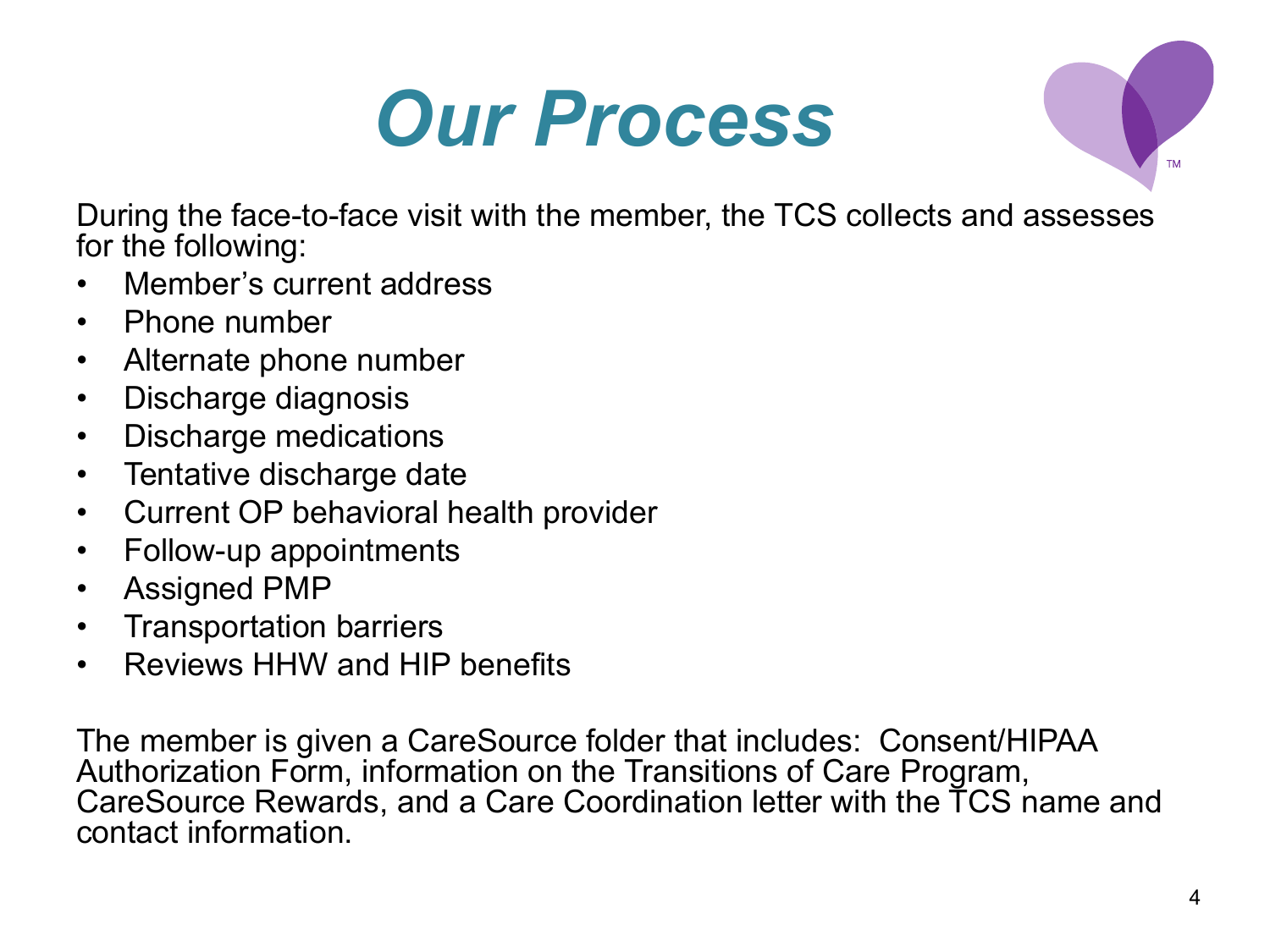### **Hospitalization Letter**



**Health Care with Heart** P.O. Box 8738, Dayton, OH 45401-8738 | CareSource.com

### <Date>

To: < CareSource Member Name>

DOB: <CareSource Member DOB>

<BH Hospital Contact Fax Number>

From: CareSource Care Management

Hello. We have learned that you will be discharged from <facility name> soon. We wantyou to know that our Care Team is here to help make life a little easier for you when discharged

Please know, we can assist you with your to "to do" list after your discharge including:

### 1 Your schedule.

We can set appointments to help keep you on track in your healing It is really important to have a follow-up appointment with a behavioral health (BH) provider within 7 days after your discharge.

### Rides to and from doctor's appointments

Transportation benefits to and from your CareSource covered services are part of your plan. We can schedule for you OR you can call Member Services to arrange transportation at 1-844-607-2829 (TTY: 1-800-743-3333 or 711). Please call two business days before you need the ride.

You can also use these great resources anytime day or night.

**3** Care Source  $24^{\circ}$  – A 24/7 nurse advice line to help you when you have questions about your care, medicines, health, symptoms OR for health advice.

Online access to member websites to give you information about issues you are facing:

- My Strength is an online support program promotes coping skills, mood tracking, and more. <MyStrength website>
- MyHealth is your online CareSource account that provides custom information about  $\bullet$ your treatment and recovery
- Find My Prescription will help you to find out if your prescriptions/medicines are included in the plan. Visit Care Source.com/in/members/medicaid/ then click on "Find

OMPP Approved:

IN-MMED-2982 Date Issued:

Member Copy

**TM**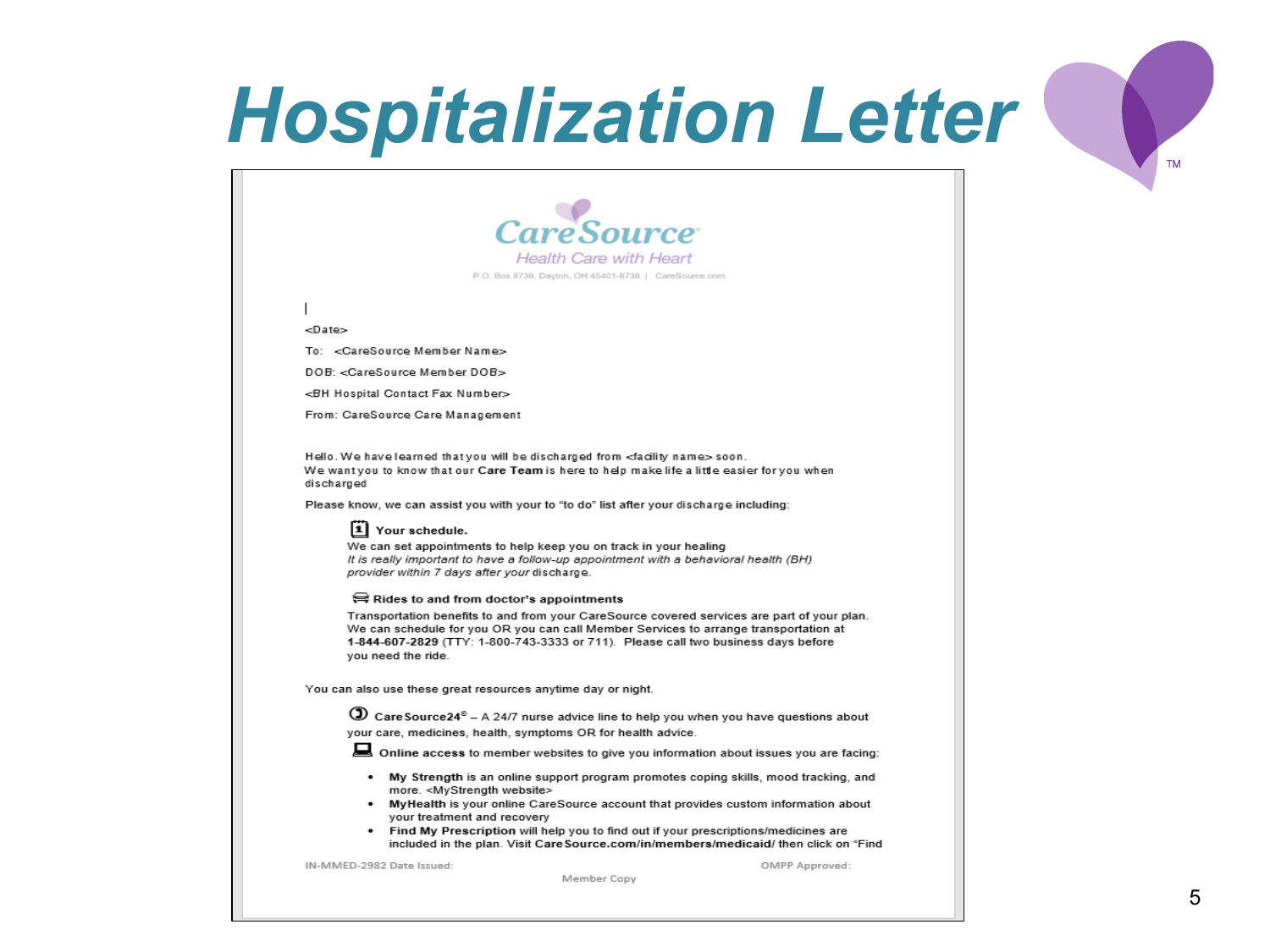### **Hospitalization Letter**

My Prescriptions" and choose your health plan. If you cannot find your prescription or need help finding another, please call Member Servicesat 1-844-607-2829.

<Also, you have been assigned [Care Manager Name] as your Care Manager. He/she can be reached by phone at: 1-XXX-XXX-XXXX>. [or]

<Please call Care Management at <X-XXX-XXX-XXXX to speak with a team member.>

A Care Manager can work with you to:

- . Talk about possible challenges you may face when you are discharged.
- . Learn about your medications, help to avoid or work through medication-related problems and make sure you are able to fill your prescriptions.
- . Get Home Health Services or equipmentyou may need.
- . Lower costs and stick to your treatment plan through the Medication Therapy Management (MTM) program.
- Connect with medical and behavioral health providers.
- . Link with needed resources such as food and housing, as well as support groups in your local area.
- . Understand your discharge plan and any follow-up appointments.

We wish you the very best in your recovery. Please call Member Services with any questions at <1-800-607-2829 (TTY: 1-800-743-3333 or 711), or visit Care Source.com for more information.

Sincerelv.

CareSource Care Management

IN-MMED-2982; Date Issued: 6/17/2019

OMPP Approved: 6/13/2019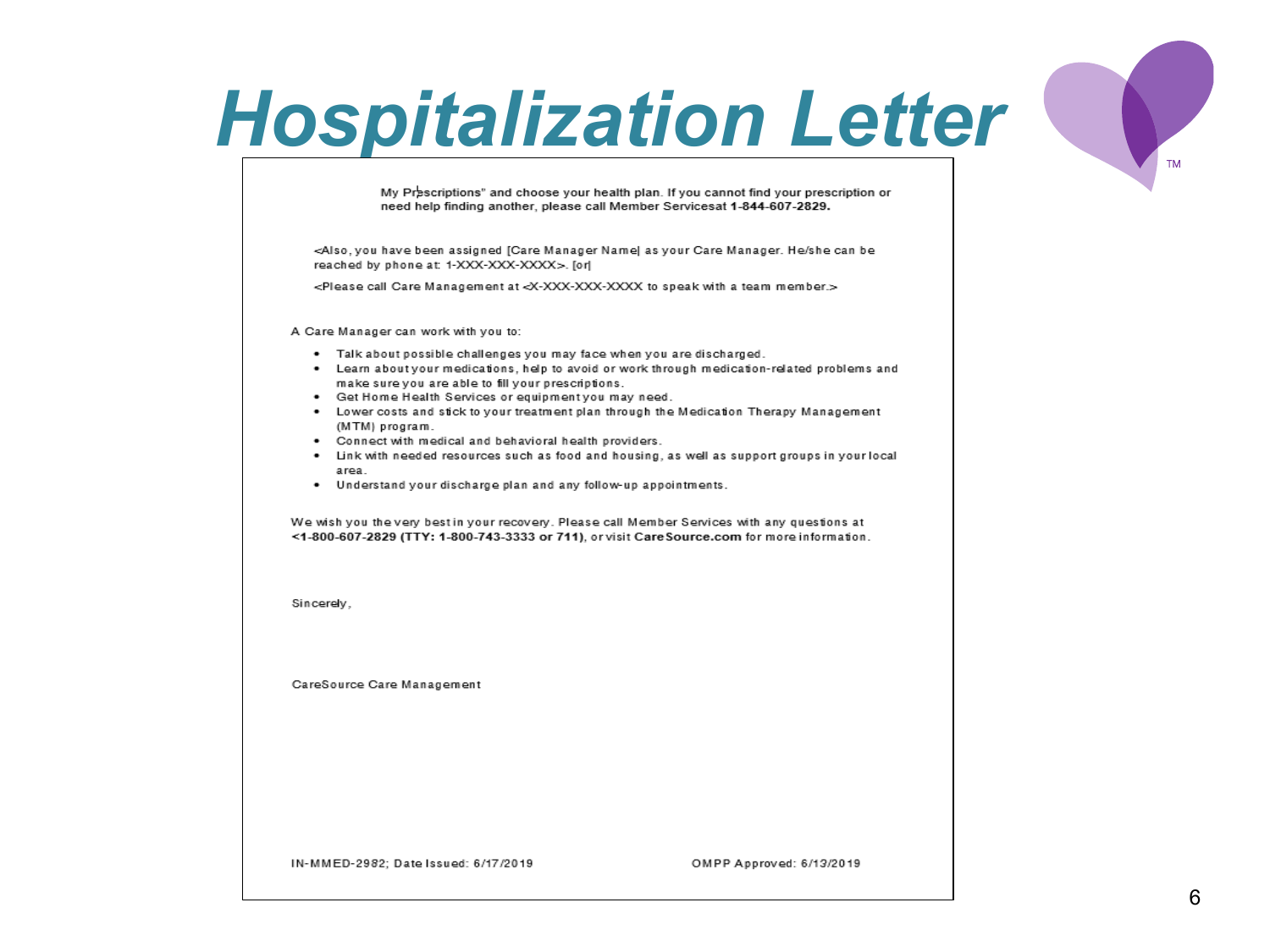



- The TCS leaves a copy of the discharge letter at the nurse's station.
- The letter is placed in the member's chart for the discharge coordinator.
- The TCS tasks herself in the clinical platform to follow-up with the member within two days post discharge.
- The TCS finishes the Transitions Questionnaire, review the discharge summary, review medications, and remind the member of upcoming follow-up appointments.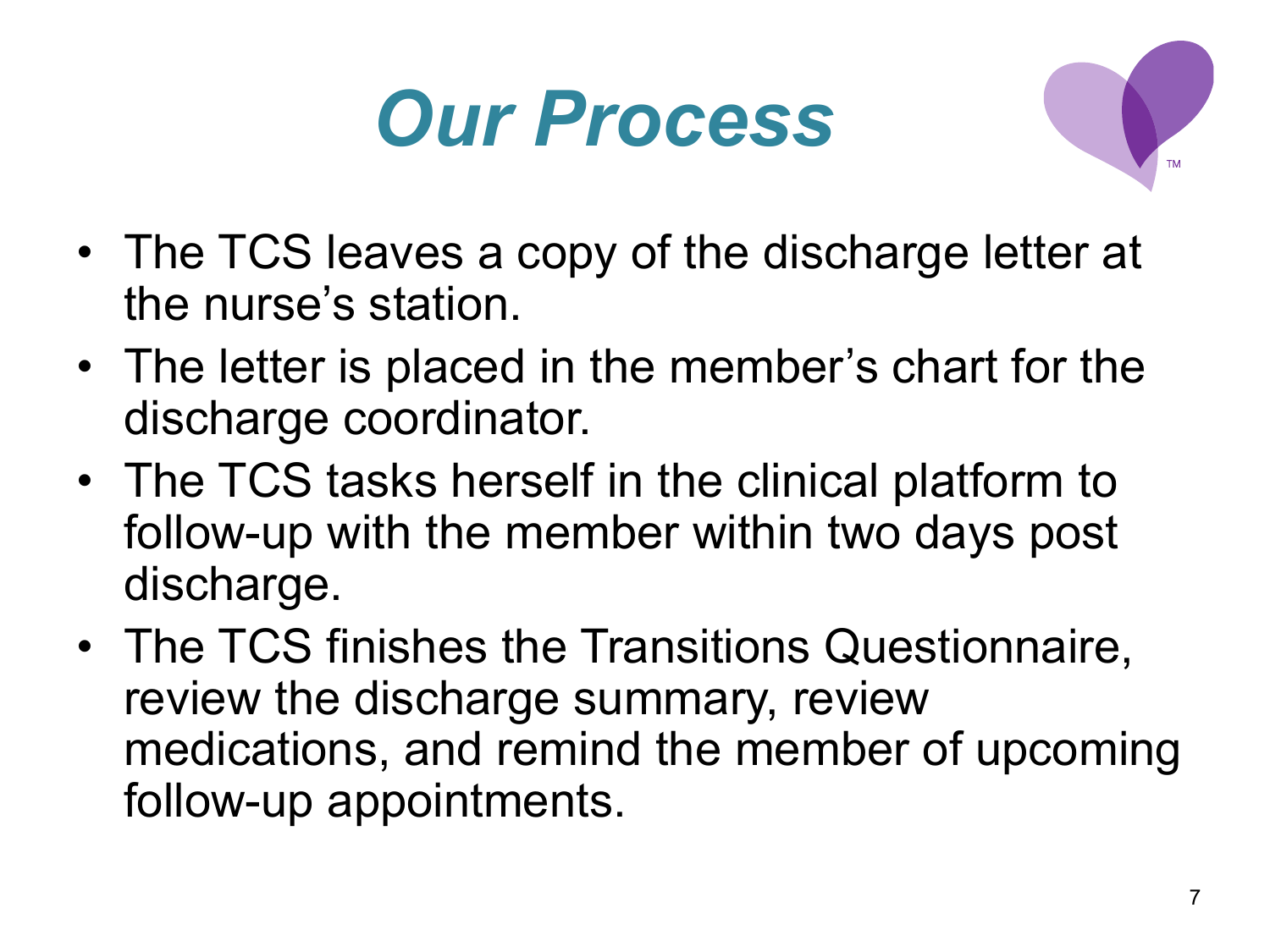



- Since May 2019, the TCS has met with 80 members face-to-face and of those 80 members, only 6 have readmitted
- Readmissions have reduced by more than 50%
- The TCS offers Care Management to all of the members that she assesses.
- The TCS collects data for this project on-going using a tracking sheet in Excel.
- The TCS has been invited to participate in case conferences on complex members with frequent readmissions.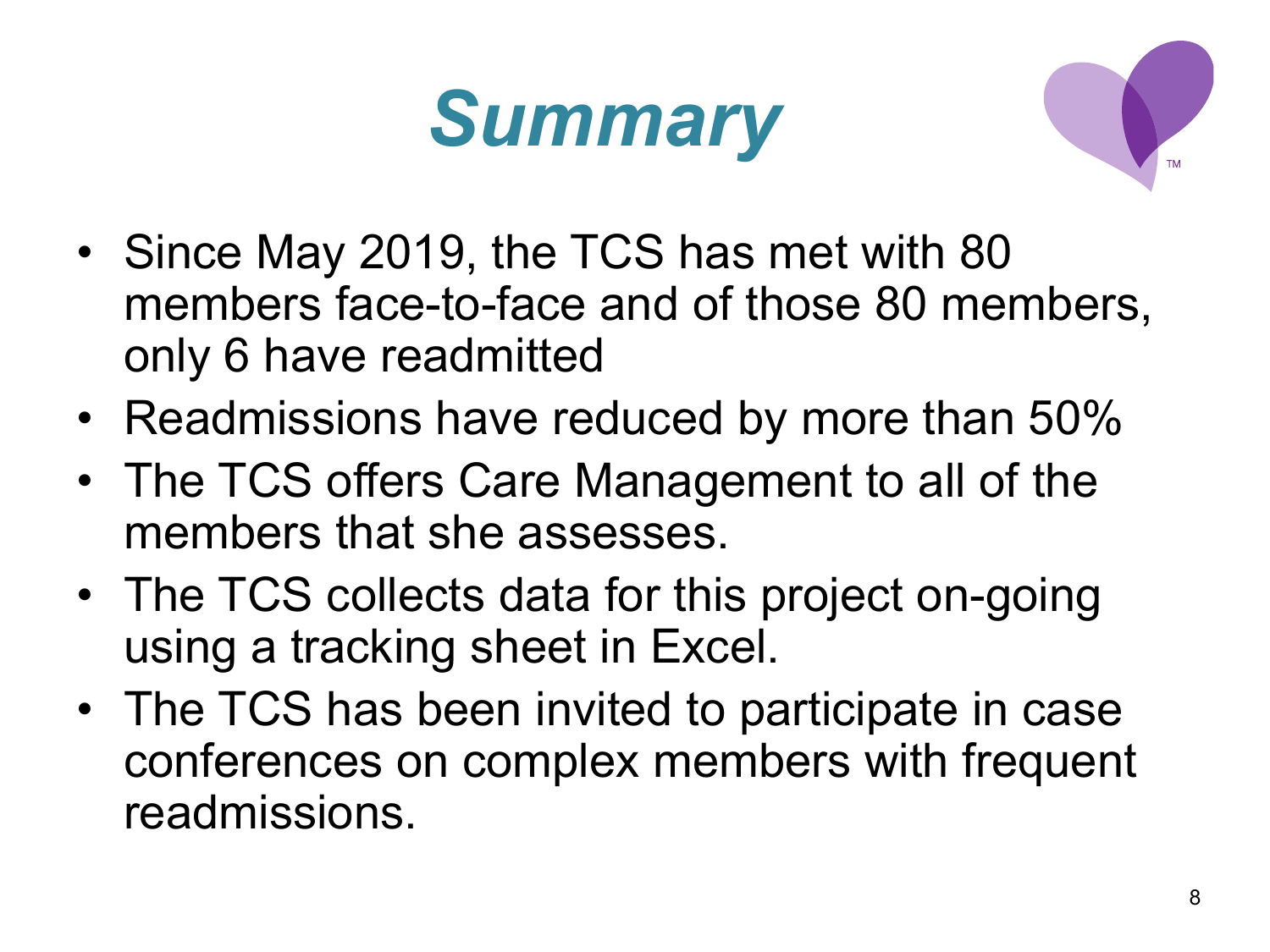# *CareSource Partnership*

- Established a partnership with OpenBeds in October of 2018
- OpenBeds allowed CareSource to trial the software platform prior to entering into a contract agreement CpenBeds®

Goals:

- 1. Improve efficiency of referrals
- 2. Increase access to SUD treatment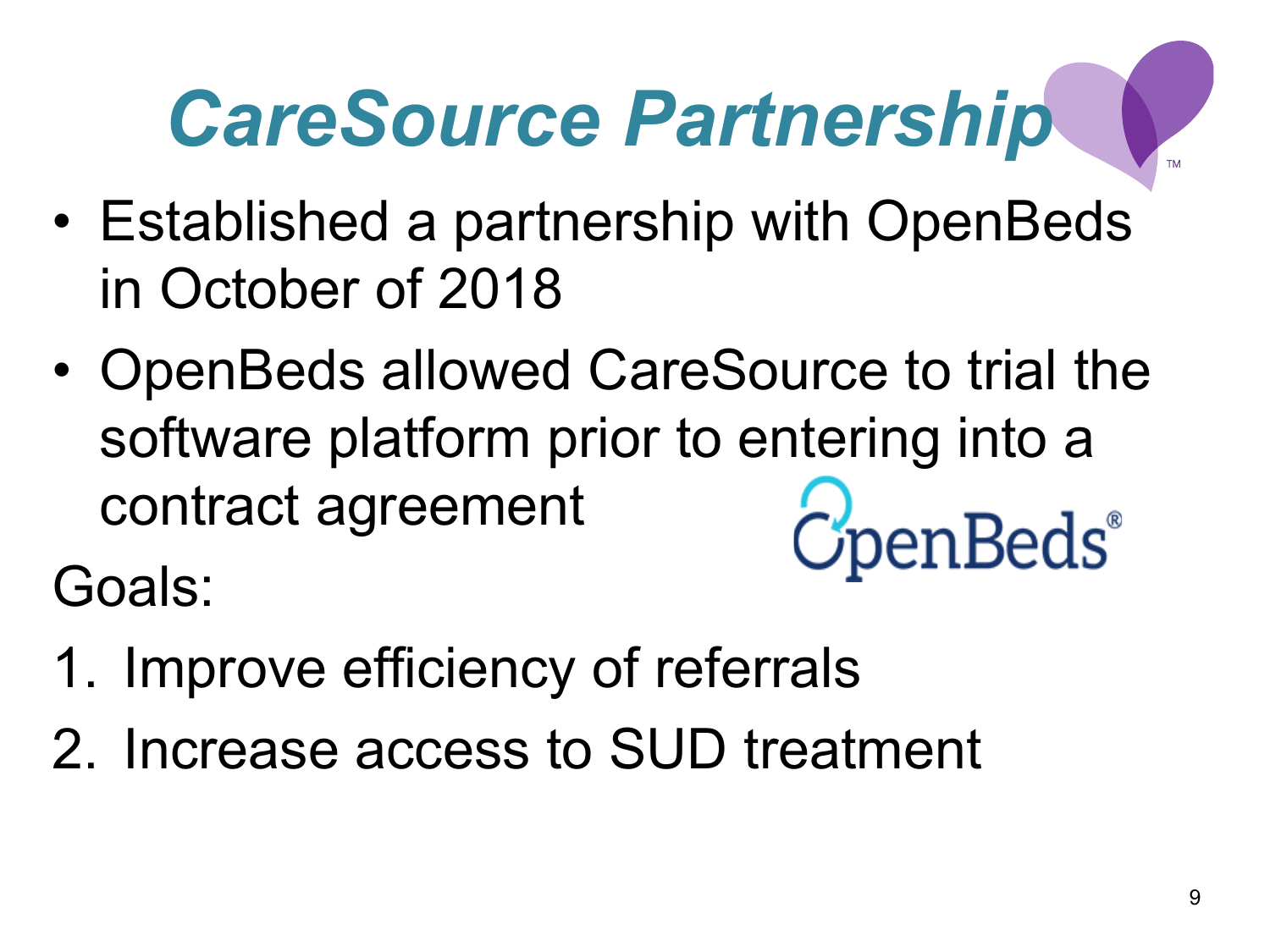## *Summary*

- First Managed Care Entity to utilize the software platform
- Over the last year, we have made 54 total referrals, of which 30 were connected to 2-1-1 Community-Based Services, 13 to mental health or dual diagnosis treatment, and 11 to SUD treatment. Of the same 54 referrals, 14 remained open, 39 accepted the referral/transition, and 1 declined.
- We have found the use of OpenBeds to be a game- changer in achieving timely access to care.
- Success stories of members referred through OpenBeds
- Feedback has led to the development of new functionalities
	- Simultaneous referrals
	- Declined referral structured rationale
	- Show/no show feedback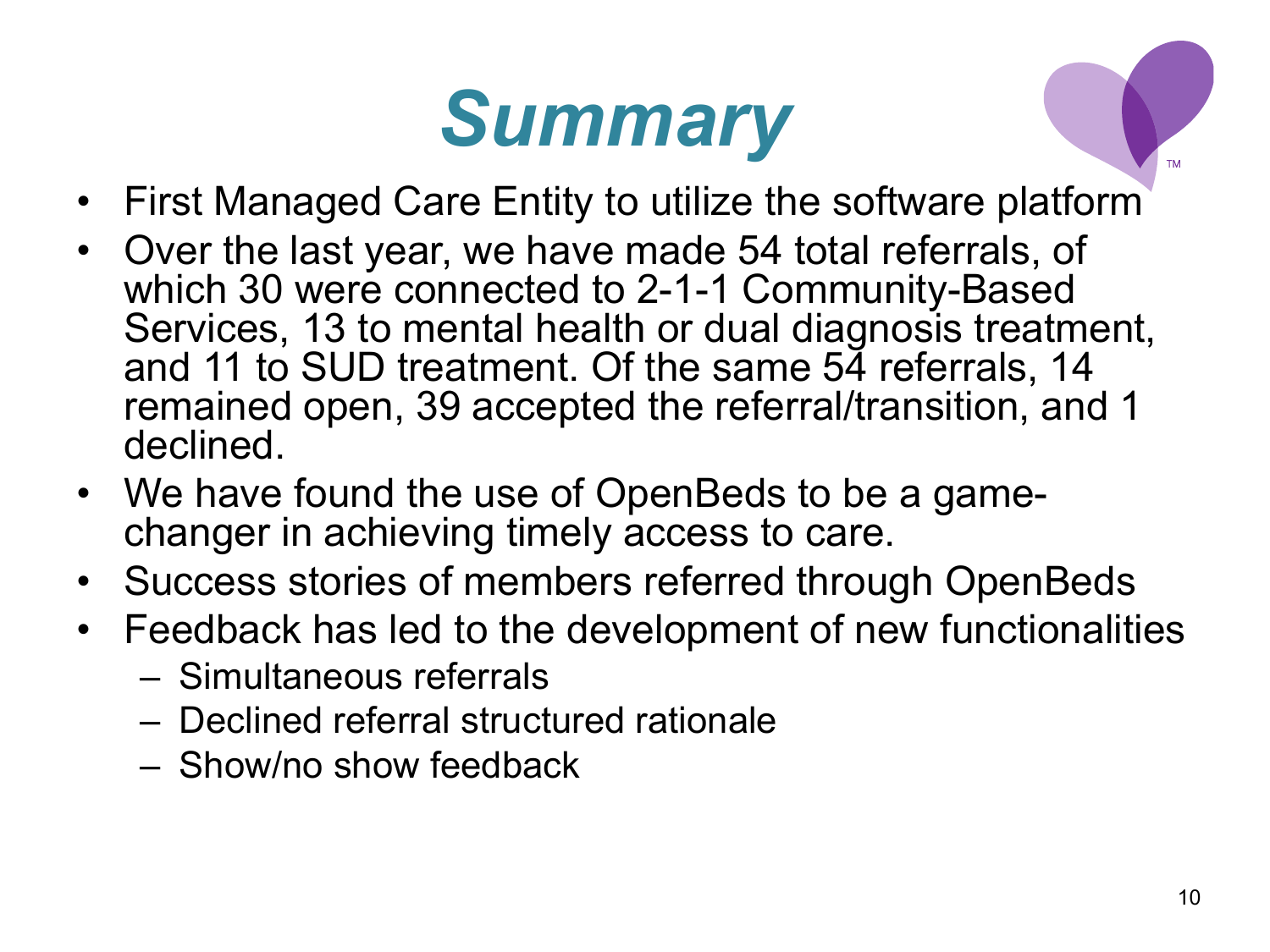# *Plans for 2020*



- Partner with high volume OTP provider and explore the possibility of embedding a Community Health Worker to assist in treatment planning, adherence, and to coordinate physical health needs
- Partner with another high volume inpatient facility and explore the possibility of embedding another Transitions Coordination Specialist (TCS) to assist with discharge planning and coordination of care
- Implementing a weekly pharmacy report of women filling prenatal vitamins plus MAT prescriptions to distribute to Care Management for targeted outreach
- Designating a Quality Improvement Coordinator that will focus on reminder phone calls to members who have upcoming SUD appointments, confirming appointments with providers, and rescheduling any missed appointments
- Continue UM referrals to Care Management for members denied SUD inpatient and residential stays so that members can be assessed for the appropriate level of care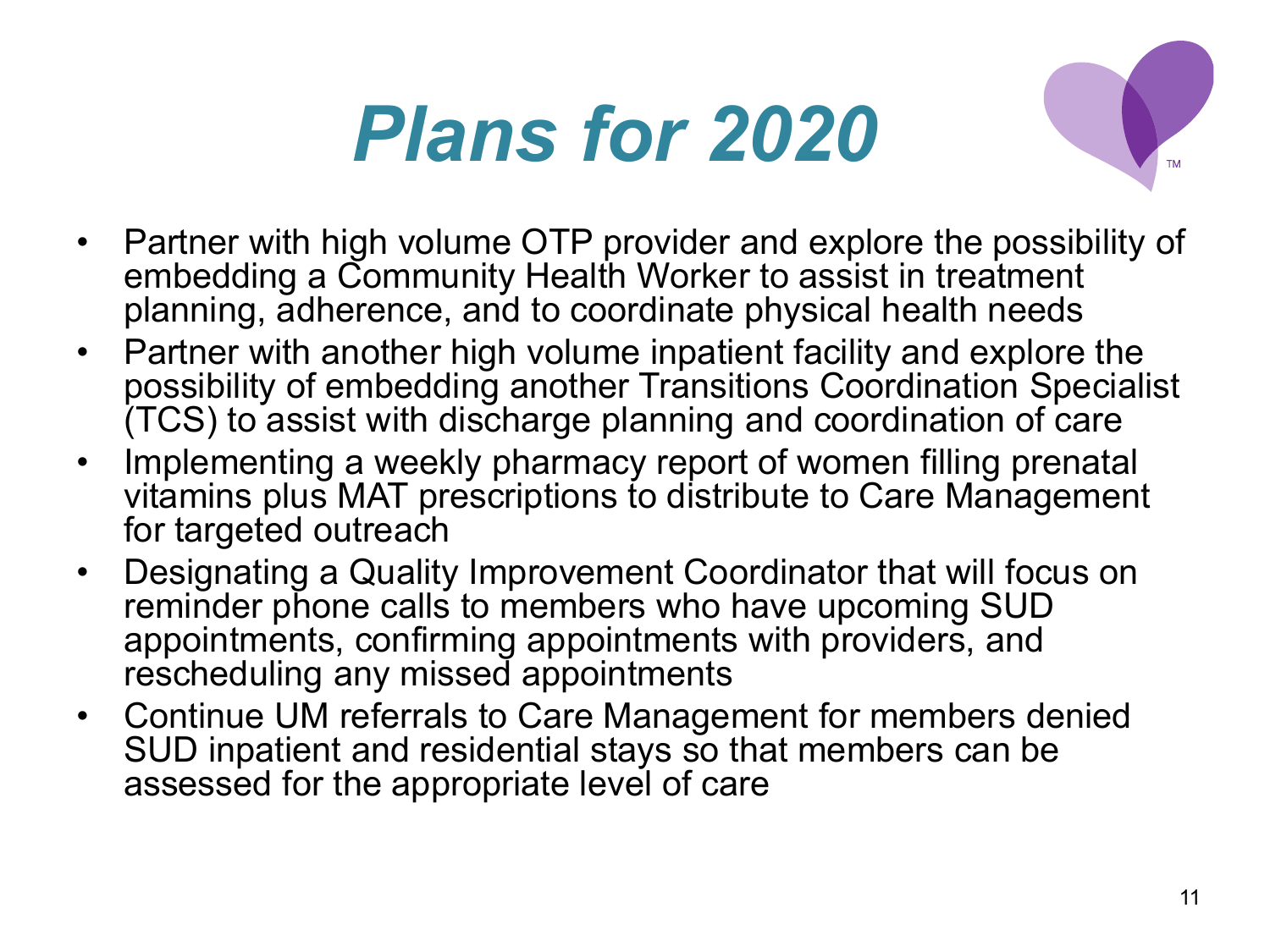# *Plans for 2020*



- Continue educating SUD providers on our Care Management Program
- Continue educating hospitals with higher readmission rates on the benefits of Care Management services
- Continue utilizing OpenBeds software platform to link members with SUD and mental health services immediately
- Continue to develop partnerships with local schools in rural areas to offer telebehavioral health services that will address SUD, teen suicide, bullying, anxiety, depression, etc.
- Offer Mental Health First Aid (MHFA) education in schools and department of correction facilities for staff to be educated on the signs of mental health and substance use issues.